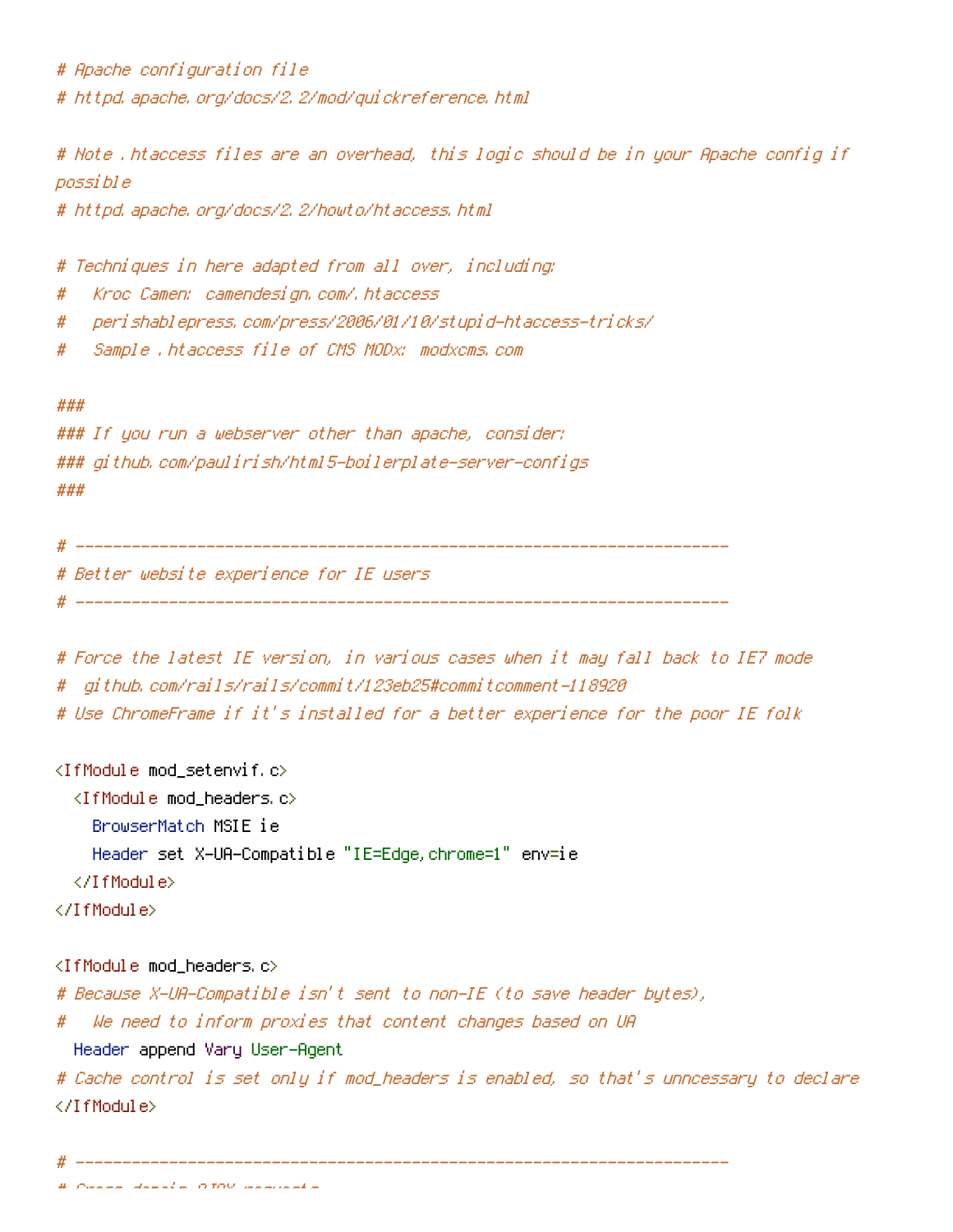# Serve cross-domain ajax requests, disabled. # enable-cors, org # code, google, com/p/html5security/wiki/CrossOriginRequestSecurity #  $\langle$ IfModule mod headers,  $c \rangle$ " Header set Access-Control-Allow-Origin "\*"  $#$ #  $\langle$ /IfModule $\rangle$ \_\_\_\_\_\_\_\_\_\_\_\_ # Webfont access # allow access from all domains for webfonts # alternatively you could only whitelist upur subdomains like "sub domain com" # <FilesMatch "\.(ttflotfleotlwofflfont.css)\$">  $\langle$ IfModule mod headers, c $\rangle$ Header set Access-Control-Allow-Origin "\*" </IfModule> </FilesMatch> # Proper MIME type for all files 

### # audio AddType audio/ogg oga ogg # video AddType video/ogg ogv AddType video/mp4  $mD4$ AddTupe video/webm webm

# Proper svg serving. Required for svg webfonts on iPad twitter, com/FontSquirrel/status/14855840545 # AddType image/svg+xml SVg SVgz AddEncoding gzip **SVQZ**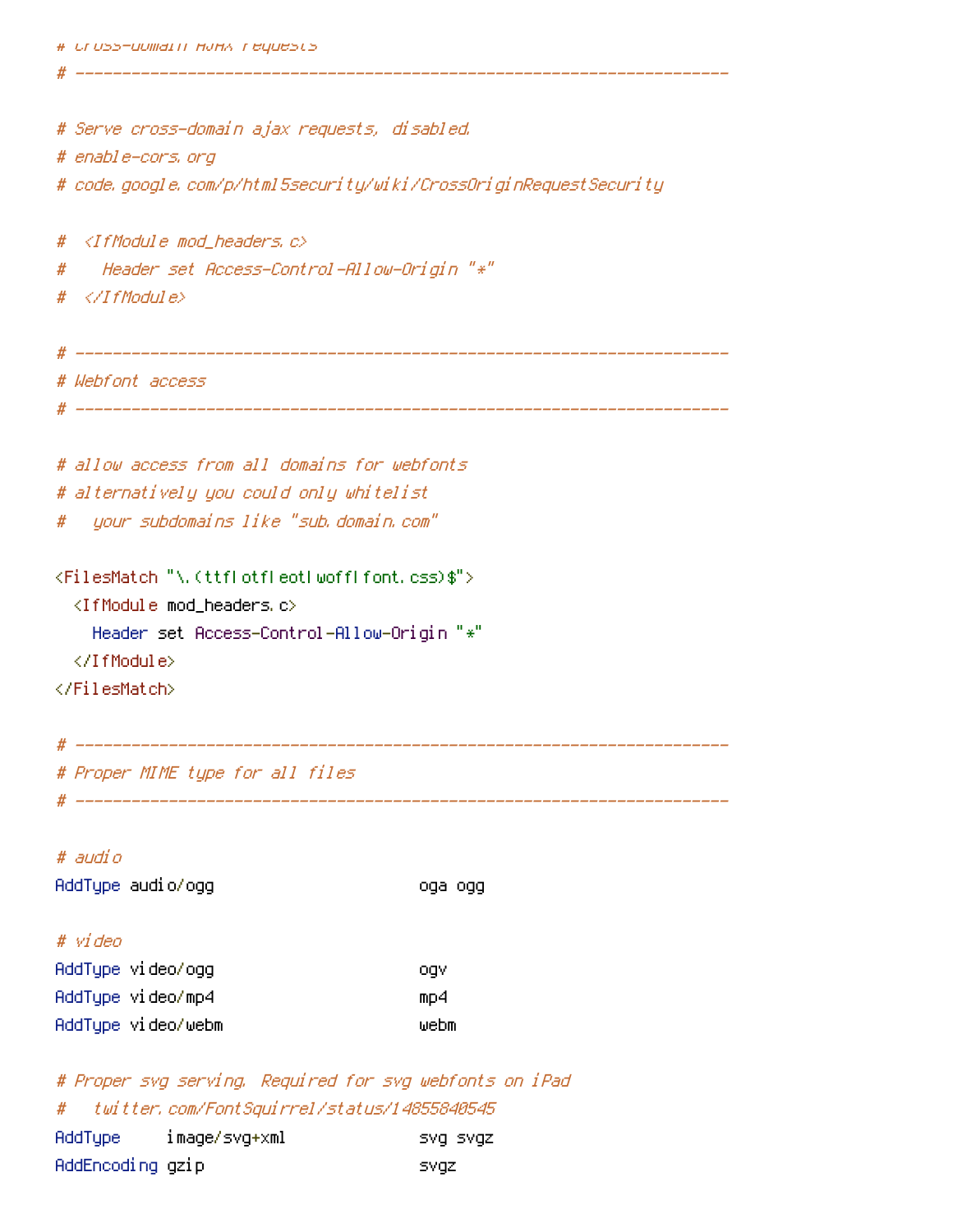# # webfonts

| AddTupe application/vnd.ms-fontobject | eot  |
|---------------------------------------|------|
| AddType font/truetype                 | ttf  |
| AddType font/opentype                 | otfi |
| AddType application/x-font-woff       | woff |

# # assorted types

| AddType image/x-icon                       | ico               |
|--------------------------------------------|-------------------|
| AddTupe image/webp                         | webp              |
| AddTupe text/cache-manifest                | appcache manifest |
| AddType text/x-component                   | htc               |
| AddType application/x-chrome-extension crx |                   |
| AddType application/x-xpinstall            | xpi               |
| AddType application/octet-stream           | safariextz        |

```
#
```

```
# Allow concatenation from within specific js and css files
```

```
# e.g. Inside of script, combined, js you could have
```
- $\langle$  --#include file="libs/jquery-1.5.0.min.js" --> #
- $\prec$ / --#include file="plugins/jquery.idletimer.js" --> #

# and they would be included into this single file

# this is not in use in the boilerplate as it stands, you may

```
choose to name your files in this way for this advantage
#
```
or concatenate and minify them manually. #

# Disabled by default,

```
# <FilesMatch "\, combined\, (jslcss)$">
#
       Options +Includes
  SetOutputFilter INCLUDES
#
# </FilesMatch>
```

```
# gzip compression
```
<IfModule mod\_deflate.c>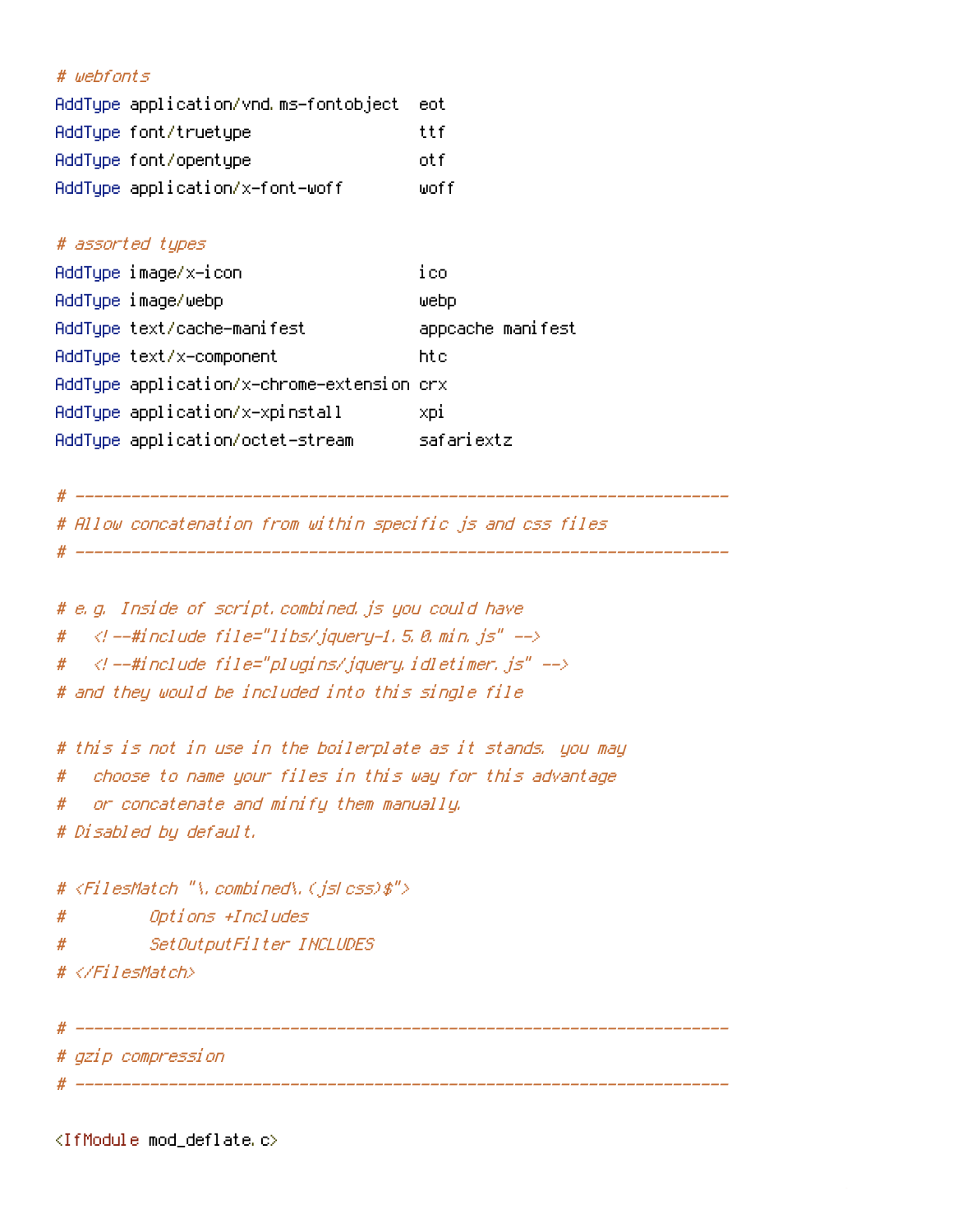# force deflate for mangled headers developer,yahoo,com/blogs/ydn/posts/2010/12/pushingbeyond-gzi ppi ng/

<IfModule mod setenvif.c>  $\langle$ IfModule mod headers, c $\rangle$ SetEnvIfNoCase ^(Accept-EncodXngl X-cept-Encodingl X(15)1 ^(15)1-(15)) \$ ^((gziplideflate)\s,?\s(gziplideflate)?|X(4,13)|^{4,13}|-{4,13})\$ HAVE\_Accept-Encoding Request Header append Accept-Encoding "gzip, deflate" env=HAVE\_Accept-Encoding </IfModule> </IfModule> # html, txt, ess, js, json, xml, htc: <IfModule filter\_module> FilterDeclare COMPRESS FilterProvider COMPRESS DEFLATE resp=Content-Tupe /text/(htmllcssljavascriptlplainkx(mll-component))/ FilterProvider COMPRESS DEFLATE resp=Content-Type /application/(javascriptHjsonHxmlHxjavascript)/ FilterChain COMPRESS FilterProtocol COMPRESS change=yes; byteranges=no </TfModule>  $\langle$ IfModule !mod filter.c $\rangle$ # Legacy versions of Apache

AddOutputFilterByType DEFLATE text/html text/plain text/css application/json AddOutputFilterBuTupe DEFLATE text/javascript application/javascript application/xjavascript

AddOutputFilterBuTupe DEFLATE text/xml application/xml text/x-component </IfModule>

# webfonts and svg: <FilesMatch "\.(ttflotfleotlsvg)\$" > SetOutputFilter DEFLATE </FilesMatch> </IfModule>

# Expires headers (for better cache control).

# these are pretty far-future expires headers

# they assume you control versioning with cachebusting query params like

# <script src="application.js?20100608">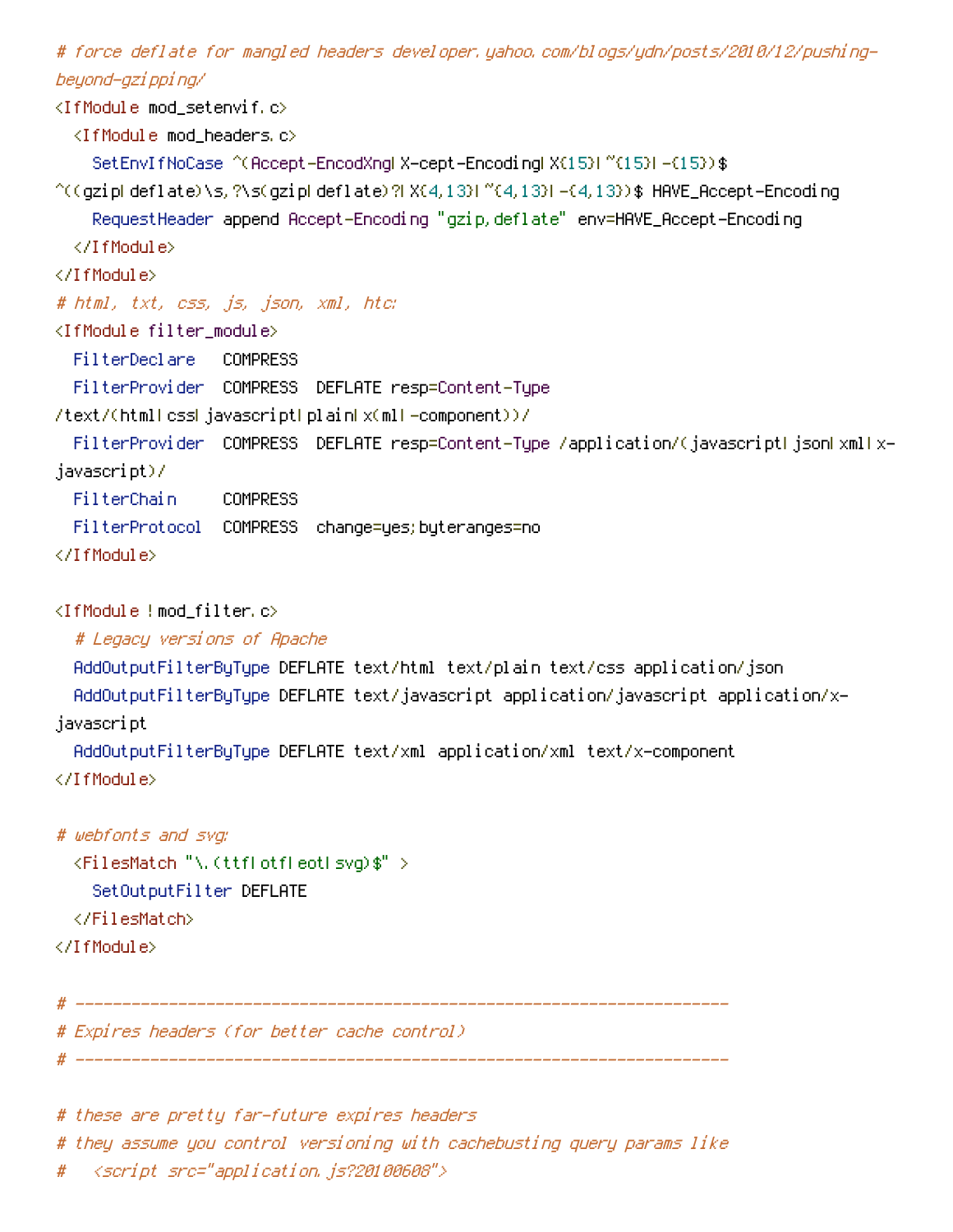# additionally, consider that outdated proxies may miscache www.stevesouders.com/blog/2008/08/23/revving-filenames-dont-use-querystring/ # # if you don't use filenames to version, lower the css and js to something like "access plus 1 week" or so <IfModule mod\_expires.c> ExpiresActive on # Perhaps better to whitelist expires rules? Perhaps, ExpiresDefault "access plus 1 month" # cache appcache needs re-requests in FF 3.6 (thx Remy "Introducing HTML5) ExpiresByType text/cache-manifest "access plus 0 seconds" # your document html "access plus 0 seconds" ExpiresByType text/html # data "access plus 0 seconds" ExpiresByType text/xml "access plus 0 seconds" ExpiresByType application/xml "access plus 0 seconds" ExpiresByType application/json # rss feed ExpiresByType application/rss+xml "access plus 1 hour" # favicon (cannot be renamed)  $"$ access plus 1 week $"$ ExpiresByType image/x-icon # media: images, video, audio "access plus 1 month" ExpiresByType image/gif "access plus 1 month" ExpiresByType image/png "access plus 1 month" ExpiresByType image/jpg "access plus 1 month" ExpiresByType image/jpeg "access plus 1 month" ExpiresByType video/ogg "access plus 1 month" Expi resByType audio/ogg "access plus 1 month" ExpiresByType video/mp4 "access plus 1 month" ExpiresByType video/webm

# htc files (css3pie)

ExpiresByType text/x-component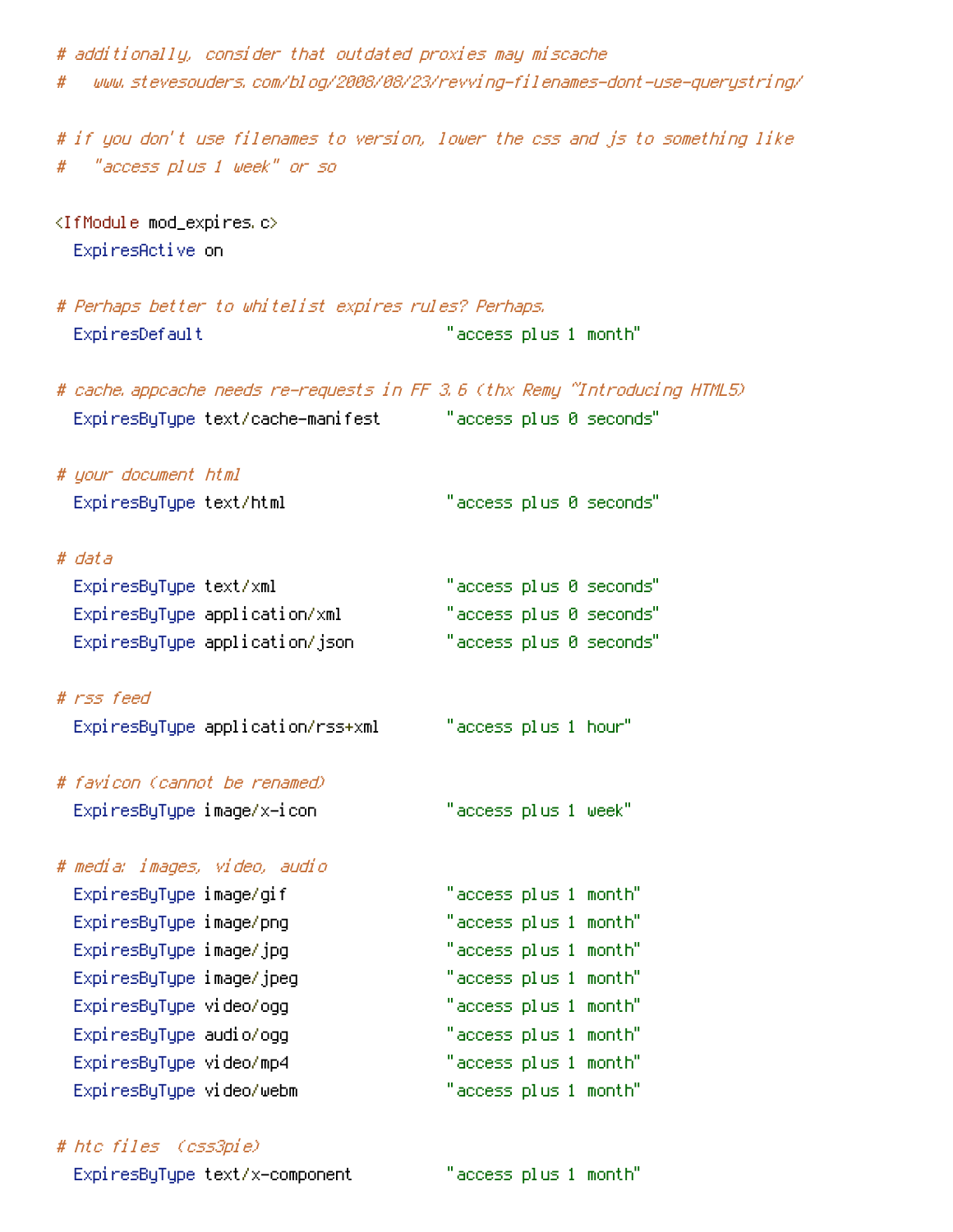```
# webfonts
```

| ExpiresByType font/truetype           | "access plus 1 month"                                             |
|---------------------------------------|-------------------------------------------------------------------|
| ExpiresByType font/opentype           | "access plus 1 month"                                             |
| ExpiresByType application/x-font-woff | "access plus 1 month"                                             |
| ExpiresByType image/svg+xml           | "access plus 1 month"                                             |
|                                       | ExpiresByType application/vnd.ms-fontobject "access plus 1 month" |

| # css and javascript                 |                        |
|--------------------------------------|------------------------|
| ExpiresByType text/css               | "access plus 2 months" |
| ExpiresByType application/javascript | "access plus 2 months" |
| ExpiresByType text/javascript        | "access plus 2 months" |

<IfModule mod\_headers.c> Header append Cache-Control "public" </IfModule>

</IfModule>

# ETag removal 

| # Since we're sending far-future expires, we don't need ETags for |
|-------------------------------------------------------------------|
| # static content.                                                 |
| # developer, yahoo, com/performance/rules, html#etags             |

FileETag None

# Stop screen flicker in IE on CSS rollovers

# The following directives stop screen flicker in IE on CSS rollovers - in # combination with the "ExpiresByType" rules for images (see above), If # needed, un-comment the following rules.

# BrowserMatch "MSIE" brokenvary=1 # BrowserMatch "Mozilla/4.10-91(2)" brokenvary=1 # BrowserMatch "Opera" ! brokenvary # SetEnvIf brokenvary 1 force-no-vary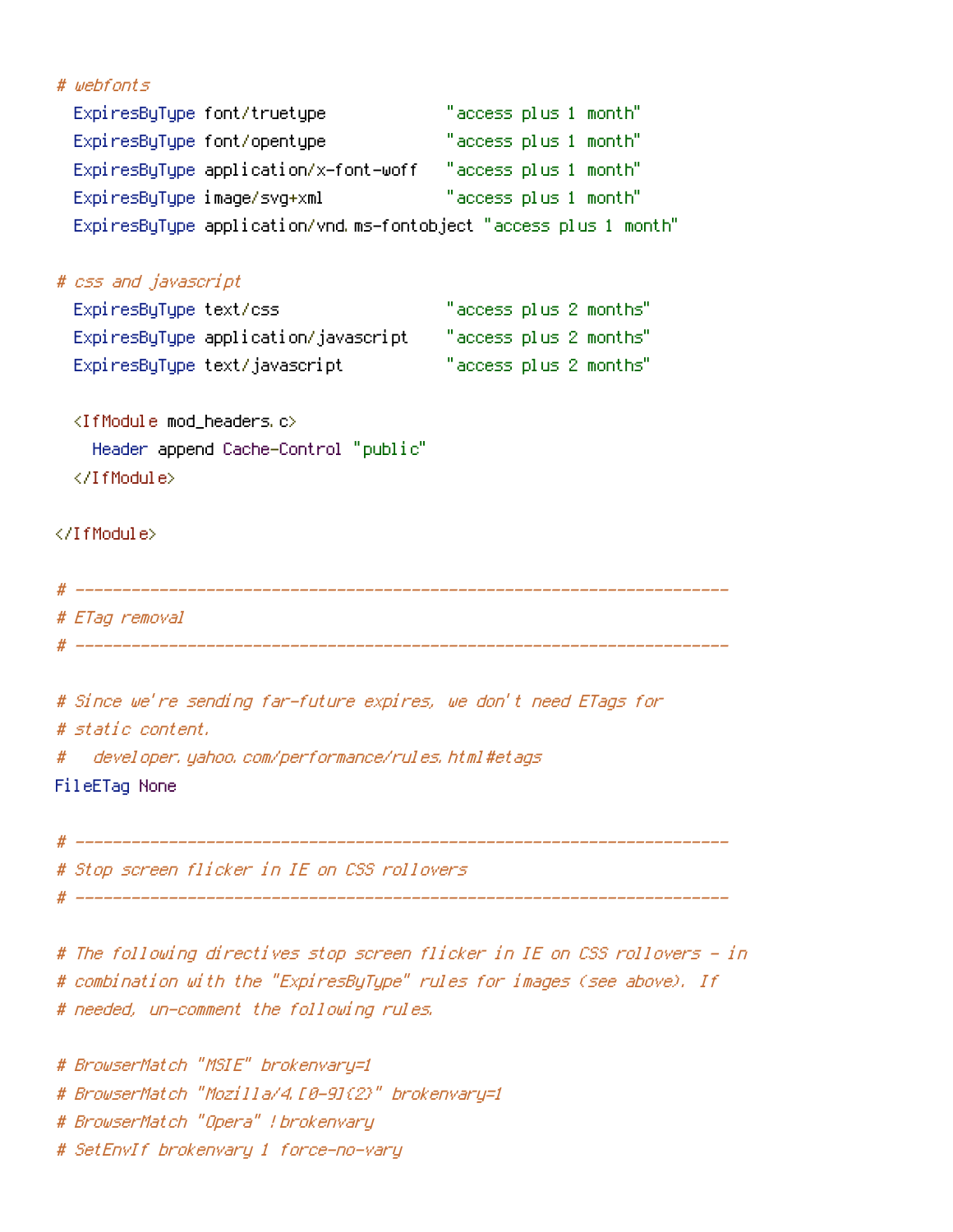# Cookie setting from iframes \_\_\_\_\_\_\_\_\_\_\_\_\_\_\_\_\_\_\_\_\_\_\_\_\_\_\_\_\_\_\_ # Allow cookies to be set from iframes (for IE only) # If needed, uncomment and specify a path or regex in the Location directive # <IfModule mod\_headers.c>  $\langle Location \rangle$  $#$ Header set P3P "policyref=\"/w3c/p3p.xml\", CP=\"IDC DSP COR ADM DEVi TAIi PSA PSD  $#$ IVAI IVDI CONI HIS OUR IND CNT\""  $#$ </Location>  $# \triangle$ /TfModule> # \_\_\_\_\_\_\_\_\_\_\_\_\_\_\_\_ # Start rewrite engine # Turning on the rewrite engine is necessary for the following rules and features. <IfModule mod\_rewrite.c> RewriteEngine On </IfModule> # Suppress or force the "www." at the beginning of URLs # The same content should never be available under two different URLs - especially not with and

# without "www." at the beginning, since this can cause SEO problems (duplicate content). # That's why you should choose one of the alternatives and redirect the other one.

# By default option 1 (no "www.") is activated. Remember: Shorter URLs are sexier. # no-www.org/faq.php?q=class\_b

# If you rather want to use option 2, just comment out all option 1 lines # and uncomment option 2. # IMPORTANT: NEVER USE BOTH RULES AT THE SAME TIME!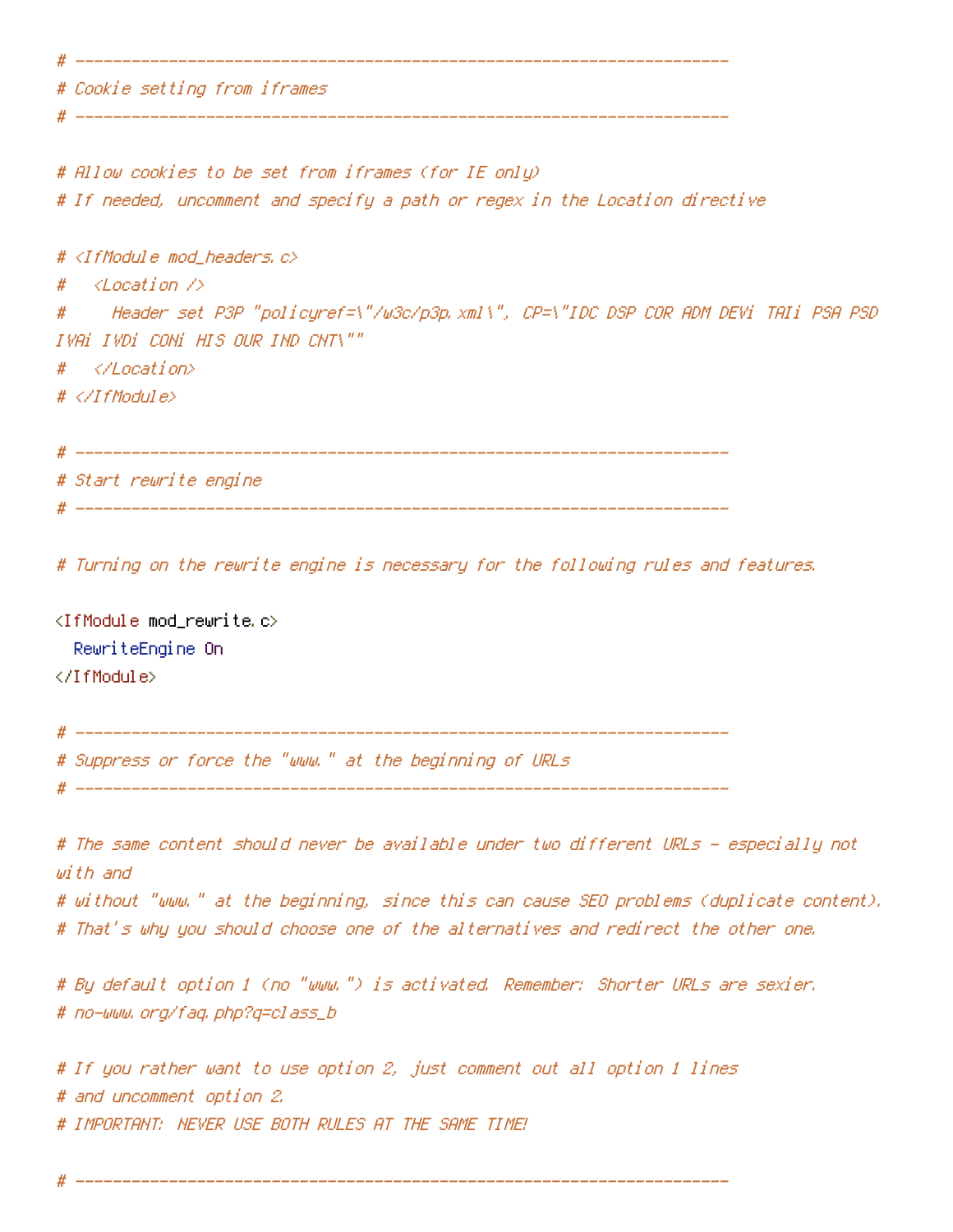# Option 1: # Reurite "www.domain.com -> domain.com"  $\langle$ IfModule mod rewrite.c $\rangle$ RewriteCond %(HTTPS) != on RewriteCond %(HTTP\_HOST) ^www\.(,+)\$ [NC] RewriteRule ^(, \*) \$ http://%1/\$1 [R=301,L] </IfModule> # Option 2: # To rewrite "domain.com -> www.domain.com" uncomment the following lines. # Be aware that the following rule might not be a good idea if you # use "real" subdomains for certain parts of your website. # <IfModule mod rewrite.c> RewriteCond %(HTTPS) !=on # RewriteCond %CHTTP HOST} !^www\..+\$ [NC] # ReuriteCond %CHTTP\_HOST} (, +) \$ [NC] # RewriteRule ^(,\*)\$ http://www.%1/\$1 [R=301,L] #  $# \triangle$ /IfModule> # Add/remove trailing slash to (non-file) URLs # Google treats URLs with and without trailing slashes separately.

# Forcing a trailing slash is usually preferred, but all that's really # important is that one correctly redirects to the other. # By default option 1 (force trailing slash) is activated. # http://googlewebmastercentral.blogspot.com/2010/04/to-slash-or-not-to-slash.html

# http://www.alistapart.com/articles/slashforward/

# http://httpd.apache.org/docs/2.0/misc/rewriteguide.html#url Trailing Slash Problem

# Option 1:

# Reurite "domain.com/foo -> domain.com/foo/"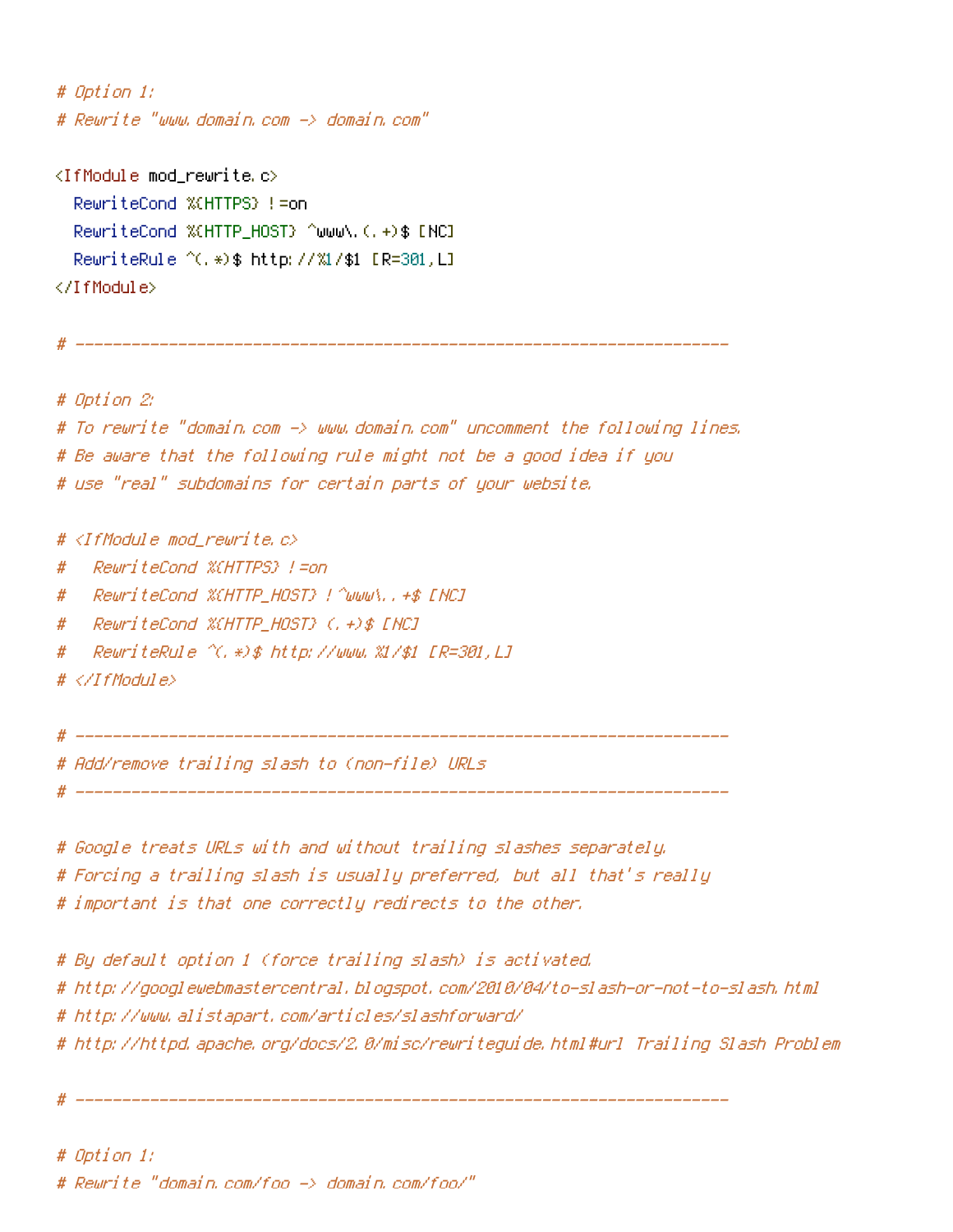and a strong company and the company of the company of the company of the company of the company of the company

<IfModule mod\_rewrite.c> RewriteCond %(REQUEST\_FILENAME) !- f RewriteCond %(REQUEST\_URI) !(\,[a-zA-Z0-9](1,5)|/|#(,\*))\$ RewriteRule ^(, \*) \$ /\$1/ [R=301, L] </IfModule>

# Option 2: # Reurite "domain.com/foo/ -> domain.com/foo"

#<IfModule mod\_rewrite.c> # ReuriteRule ^(,\*)/\$ /\$1 [R=301,L] #</IfModule>

# \_\_\_\_\_\_\_\_\_\_\_ # Built-in filename-based cache busting 

# If you're not using the build script to manage your filename version revving, # you might want to consider enabling this, which will route requests for # /css/style.20110203.css to /css/style.css

# To understand why this is important and a better idea than all.css?v1231, # read: github.com/paulirish/html5-boilerplate/wiki/Version-Control-with-Cachebusting

# Uncomment to enable.

# <IfModule mod\_rewrite.c>

- RewriteCond %(REQUEST\_FILENAME) !-f #
- RewriteCond %(REQUEST\_FILENAME) !-d #
- ReuriteRule  $\hat{\chi}, \hat{\psi}, (\hat{d})$  (  $\hat{d}$  and  $\hat{d}$  )  $\hat{d}$  ,  $\hat{d}$  and  $\hat{d}$  and  $\hat{d}$  and  $\hat{f}$  and  $\hat{g}$  and  $\hat{f}$  and  $\hat{f}$  and  $\hat{f}$  and  $\hat{f}$  and  $\hat{f}$  and  $\hat{f}$  and  $\hat{f}$  and  $\hat{f}$  and #
- $# \langle \angle I$ fModule>

# Prevent SSL cert warnings

# Rewrite secure requests properly to prevent SSL cert warnings, e.g. prevent # https://www.domain.com/when/wour-cert.only/allows-https://secure.domain.com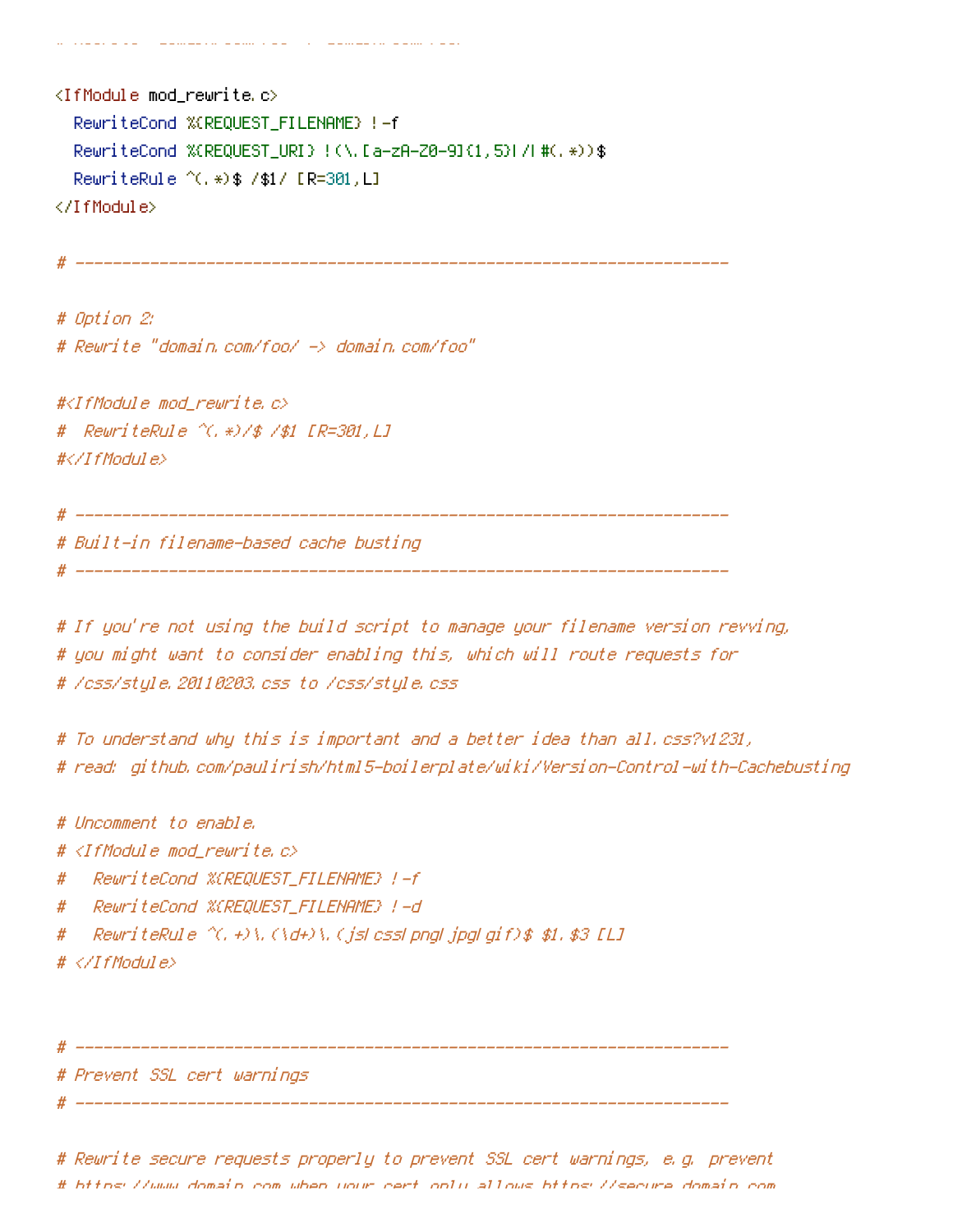The epony newww.admia.html communicity goal fociety of principle integrative power chalomatric com

# Uncomment the following lines to use this feature.

#  $\langle$ IfModule mod rewrite.c>

ReuriteCond %CSERVER PORT} | ^443  $\boldsymbol{\#}$ 

RewriteRule (,\*) https://example-domain-please-change-me.com/\$1 [R=301,L] #  $# \triangle$ /IfModule>

# Prevent 404 errors for non-existing redirected folders.

# without -MultiViews, Apache will give a 404 for a rewrite if a folder of the same name does not exist

e.g. /blog/hello : webmasterworld.com/apache/3808792.htm

Options -MultiViews

# custom 404 page

# You can add custom pages to handle 500 or 403 pretty easily, if you like. ErrorDocument 404 /404.html

# UTF-8 encoding

# use utf-8 encoding for anything served text/plain or text/html #AddDefaultCharset utf-8

# force utf-8 for a number of file formats #AddCharset utf-8 .html .css .js .xml .json .rss

# A little more security

# Do we want to advertise the exact version number of Apache we're running? # Probablu not. aa wadii ili ilikuwa ali ilikuwa da walio da aliang lilia wa wadii waa walio da wadii ali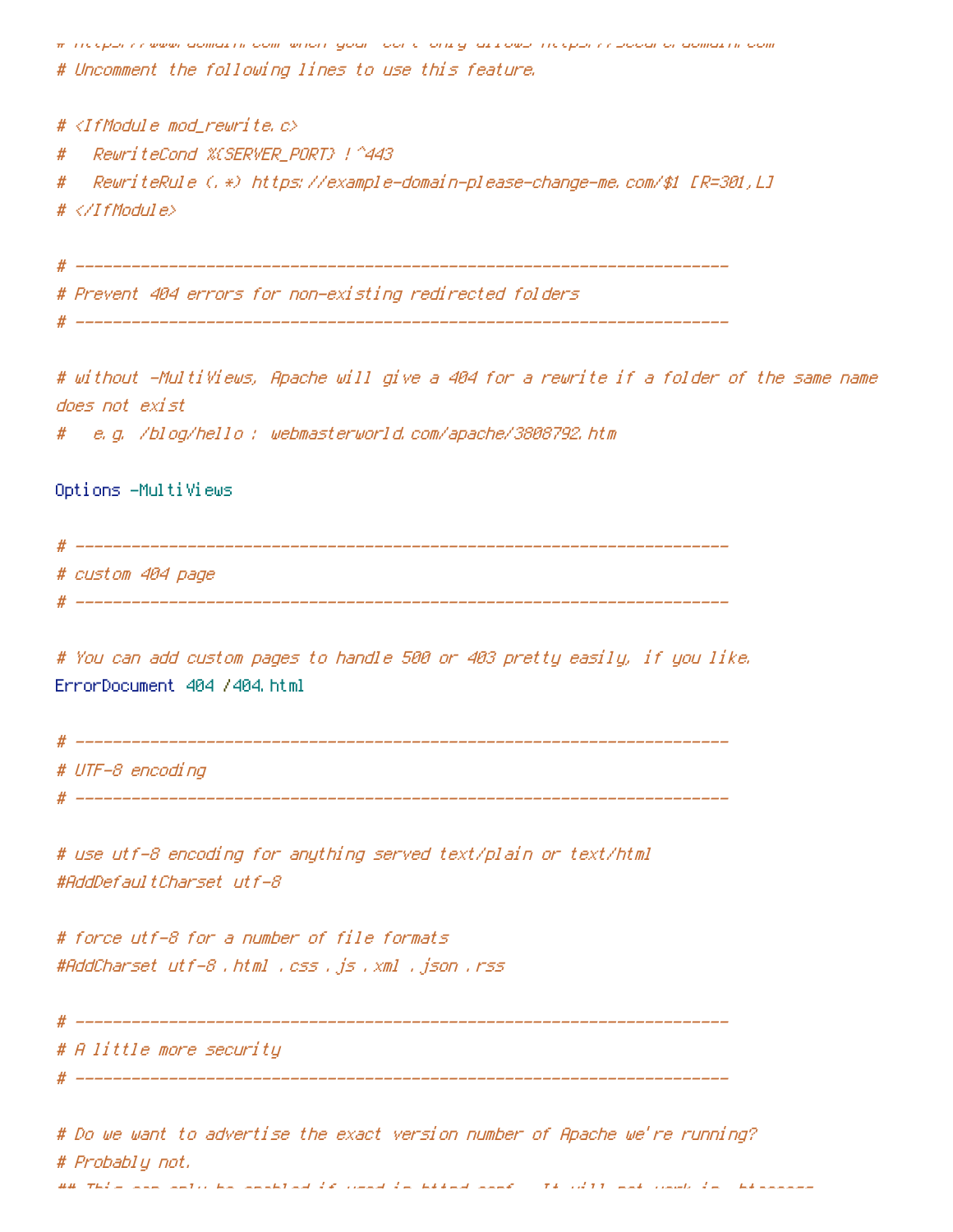ntipo, can only be enabled it used in ntipo,conf – it will not work in ,ntaccess ו- H# (הום ה # ServerTokens Prod

# "-Indexes" will have Apache block users from browsing folders without a default document # Usually you should leave this activated, because you shouldn't allow everybody to surf through

# every folder on your server (which includes rather private places like CMS system folders),

# Options -Indexes

# Block access to "hidden" directories whose names begin with a period. This # includes directories used by version control systems such as Subversion or Git.

 $\langle$ IfModule mod rewrite.c $\rangle$ 

RewriteRule " $($ 1/ $)$ \, " - [F]

</IfModule>

# If your server is not already configured as such, the following directive # should be uncommented in order to set PHP's register\_globals option to OFF. # This closes a major security hole that is abused by most XSS (cross-site # scripting) attacks. For more information: http://php.net/register\_globals #

# IF REGISTER GLOBALS DIRECTIVE CAUSES 500 INTERNAL SERVER ERRORS ; #

# Your server does not allow PHP directives to be set via .htaccess, In that # case you must make this change in your php.ini file instead. If you are # using a commercial web host, contact the administrators for assistance in # doing this. Not all servers allow local php.ini files, and they should # include all PHP configurations (not just this one), or you will effectively # reset everything to PHP defaults. Consult www.php.net for more detailed # information about setting PHP directives.

#### # php\_flag register\_globals Off

# Don't show directory listings for URLs which map to a directory Options -Indexes

<IfModule mod\_php5.c> php\_flaq reqister\_qlobals On php\_flag register\_argc\_argv On php\_flag magic\_quotes\_gpc On php\_flaq maqic\_quotes\_runtime Off